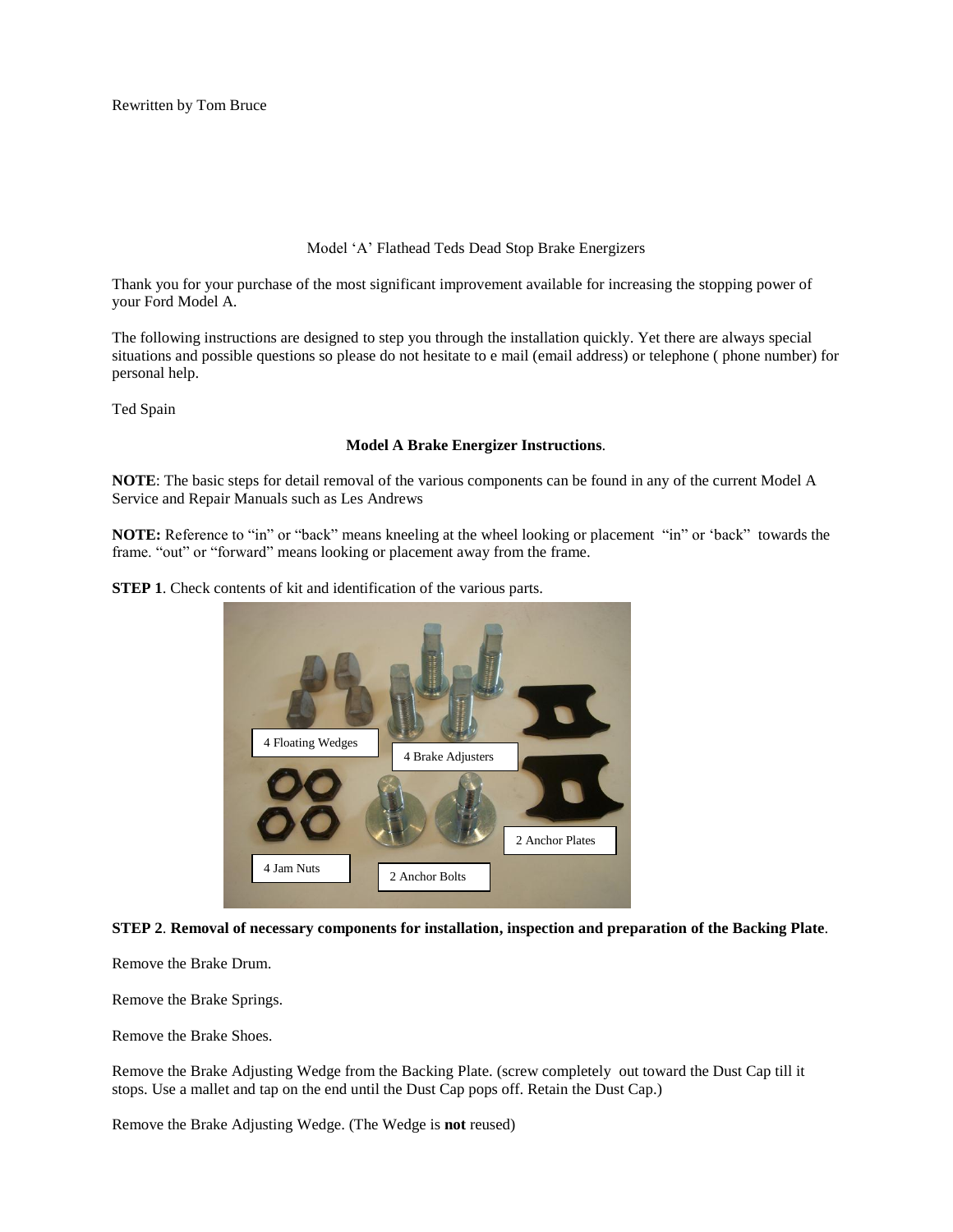Use a 5/8 NFT tap to clean out the Brake Adjusting Wedge hole in the Backing Plate. **NOTE**: This is **important** as the threads of the original Backing Plate may not continue entirely through the Backing Plate and or rust and dirt may have accumulated over time in the threads.

Clean out the Brake Adjusting Wedge hole in the Backing Plate of any chips and/or dirt.

Inspect the Brake Roller Track. (The Brake Roller Track is not removed) **NOTE**: It is **important** to grind off any burrs on the outside edge of the Track.

Remove the Brake Operating Wedge. The Operating Wedge and the Wedge Washer are **not** reused.



Remove Cotter Pin and the Wedge Stud Nut from back of the Front Backing Plate



Remove the Operating Wedge Stud, the Operating Wedge and the Wedge Stud Washer

### **STEP 3**. **Inspection and preparation of the Brake Shoes**.

Inspect the gap between the bottom Brake Shoe Rollers and the Brake Operating Wedge. IF the Rollers lean or wobble then it is necessary to shim the Roller assembly as described below.

Remove the Roller Pin from the bottom of the Brake Shoe.

Place a shim (fiber or metal) under the head of the Roller Pin head.

Reassemble the Rollers to the Shoe and insert Cotter Pin to hold the assembly while inspecting for free movement of the Rollers. This is checked by holding the Wedge in left hand and Brake Shoe in right hand and moving the Wedge up and down on the rollers. The Rollers should move freely

If the assembly is tight then a thinner shim is required.

If the Rollers move freely then precede.

Use of a new Cotter pin for reassembly is recommended.

**NOTE**: It is **very Important** that the legs of the Cotter pin be completely formed around the stud of the Roller Pin.

Repeat the above sequence for the second Brake Shoe. **NOTE** If the first Shoe did or did not require a shim under the Roller Pin head **DO NOT** assume that the second Shoe is the same. Check each separately.



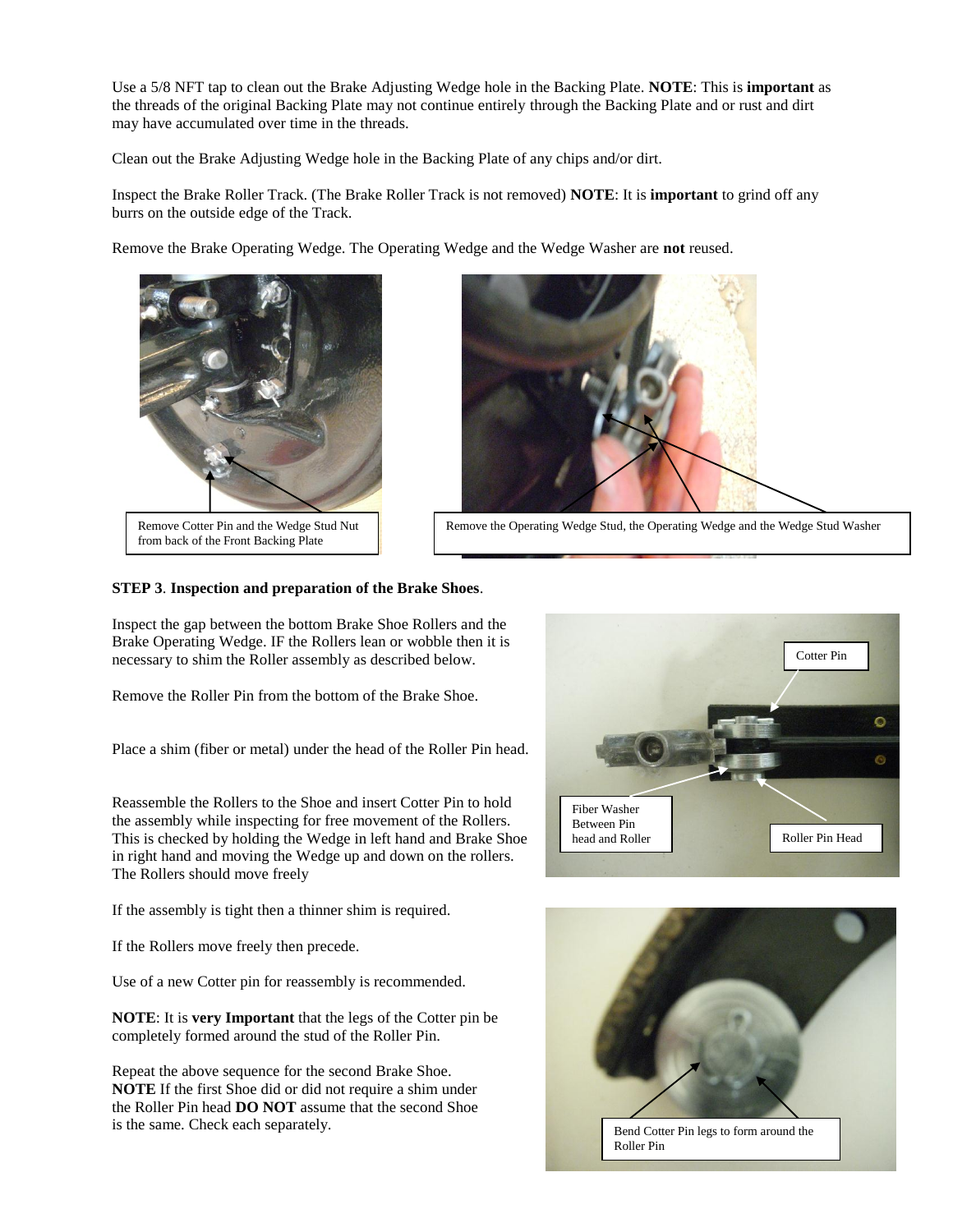# **STEP 4 Assembly of the new Brake Adjuster and Floating Wedge**

Insert the new Brake Adjuster into the Backing Plate.

Grab the Brake Adjuster from the back and thread it in until it stops.





Place a finger full of grease on each side of the Floating Wedge and insert it over the Brake Adjuster with the narrow side out.

# **STEP 5 Assembly of the new Anchor Plate, Brake Operating Wedge the new Anchor Bolt into the Backing Plate**

Place the Anchor Plate **with the flat side up** against the two pins of the old Roller Track.

Insert Operating Pin into the Operating Wedge and place Wedge Over the Anchor Plate.

Insert the new Anchor Bolt into the Wedge and the new Anchor Plate

Insert the assembly into the Backing Plate

Fasten the Castle Nut to the Wedge Stud on the back side of the Backing Plate

**IMPORTANT**: While tightening the Castle Nut push the Anchor Plate up completely against the two pins of the old Roller Track.

Insert cotter Pin but do not bend legs.

**IMPORTANT**: Inspect the operation of the Brake Operating Wedge by moving the Brake Actuator forward and back to insure the Wedge is moving freely and does not bind on the head of the new Anchor Bolt

Bend leg of Castle Nut if there is no binding.

Stack up of parts as they are inserted into the bottom of the Backing Plate